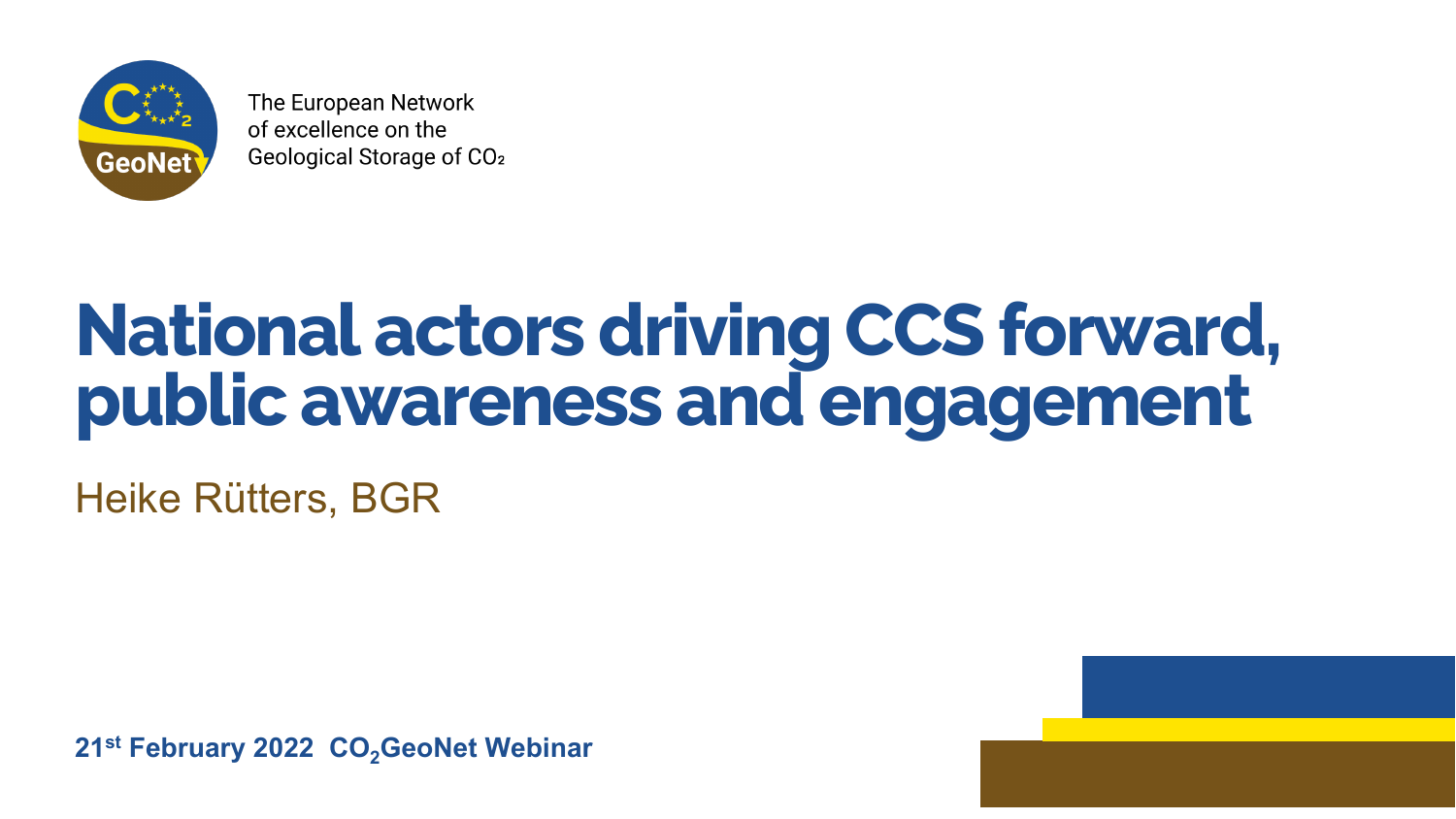*The presented information is largely based on the personal perceptions and experiences of the individual authors as scientific surveys are not available in the literature for all countries or projects. Thus, no clear statistics and rating could be given and only tendencies and trends will be reported on a more general level with specific examples.*





#### **"Disclaimer"**

2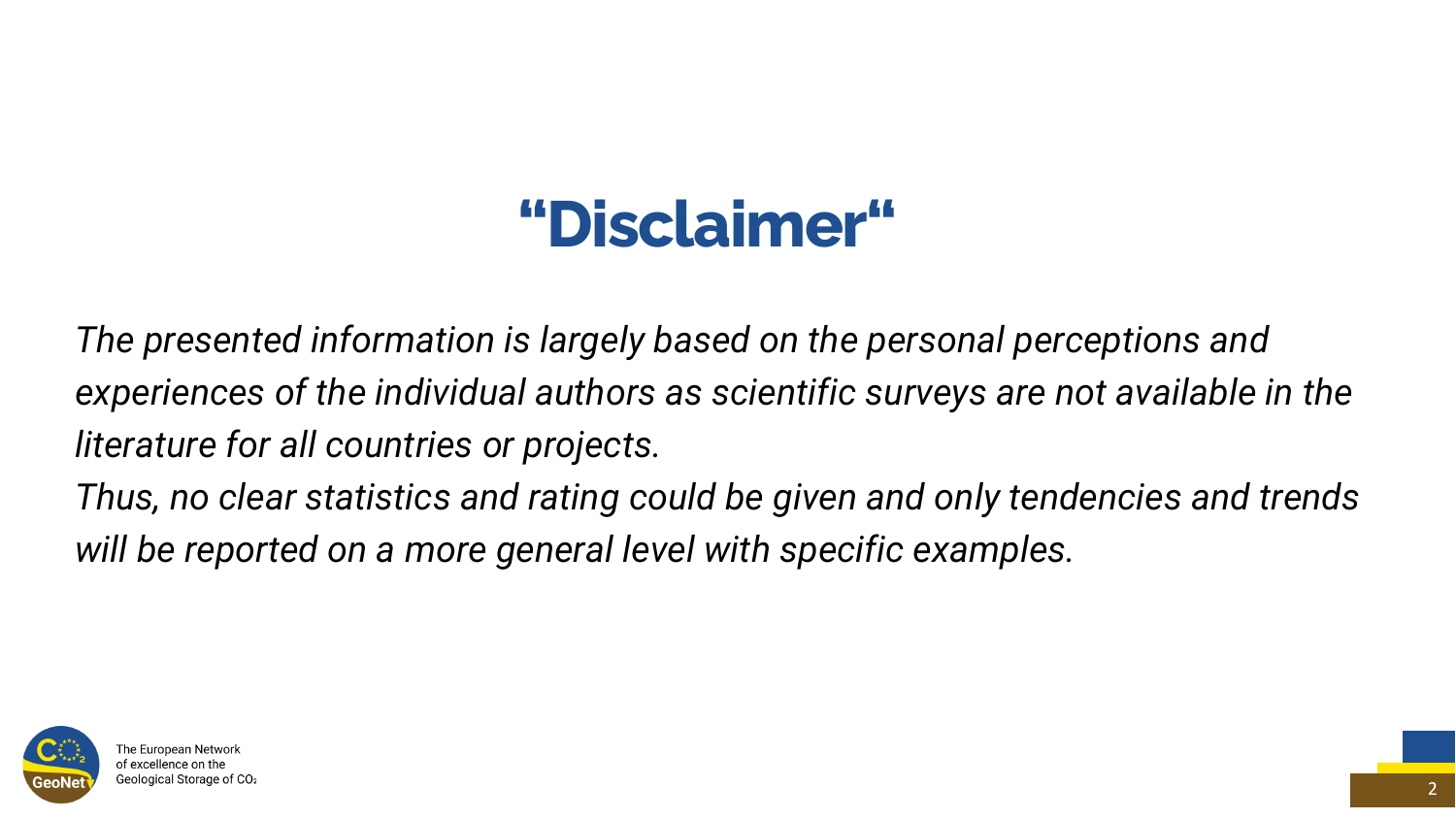In many countries,

- awareness / knowledge of CCS within general public (very) low;
- "climate change" with higher awareness, but drivers and potential consequences, as well as magnitude of changes required to meet climate targets also quite poorly understood by general public.





#### **Public awareness of CCS (as of 2020) (I)**

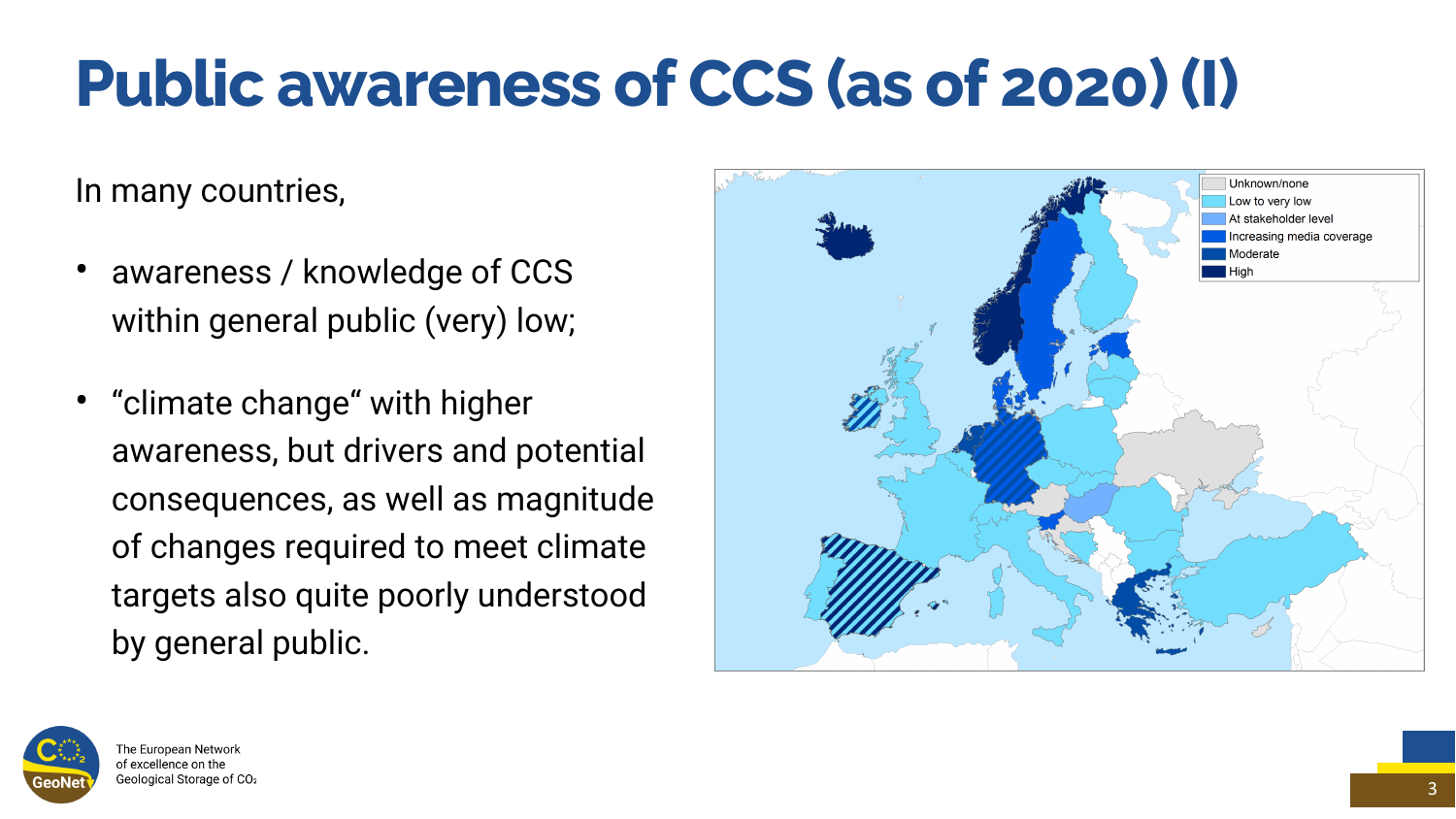In many countries,

- CCS perceived as risky technology (due to unfamiliarity);
- somewhat higher awareness and knowledge & more positive perception by industrial and political stakeholders;
- interest in and the media coverage of CCS technology has slightly to moderately increased in recent years.





### **Public awareness of CCS (as of 2020) (II)**

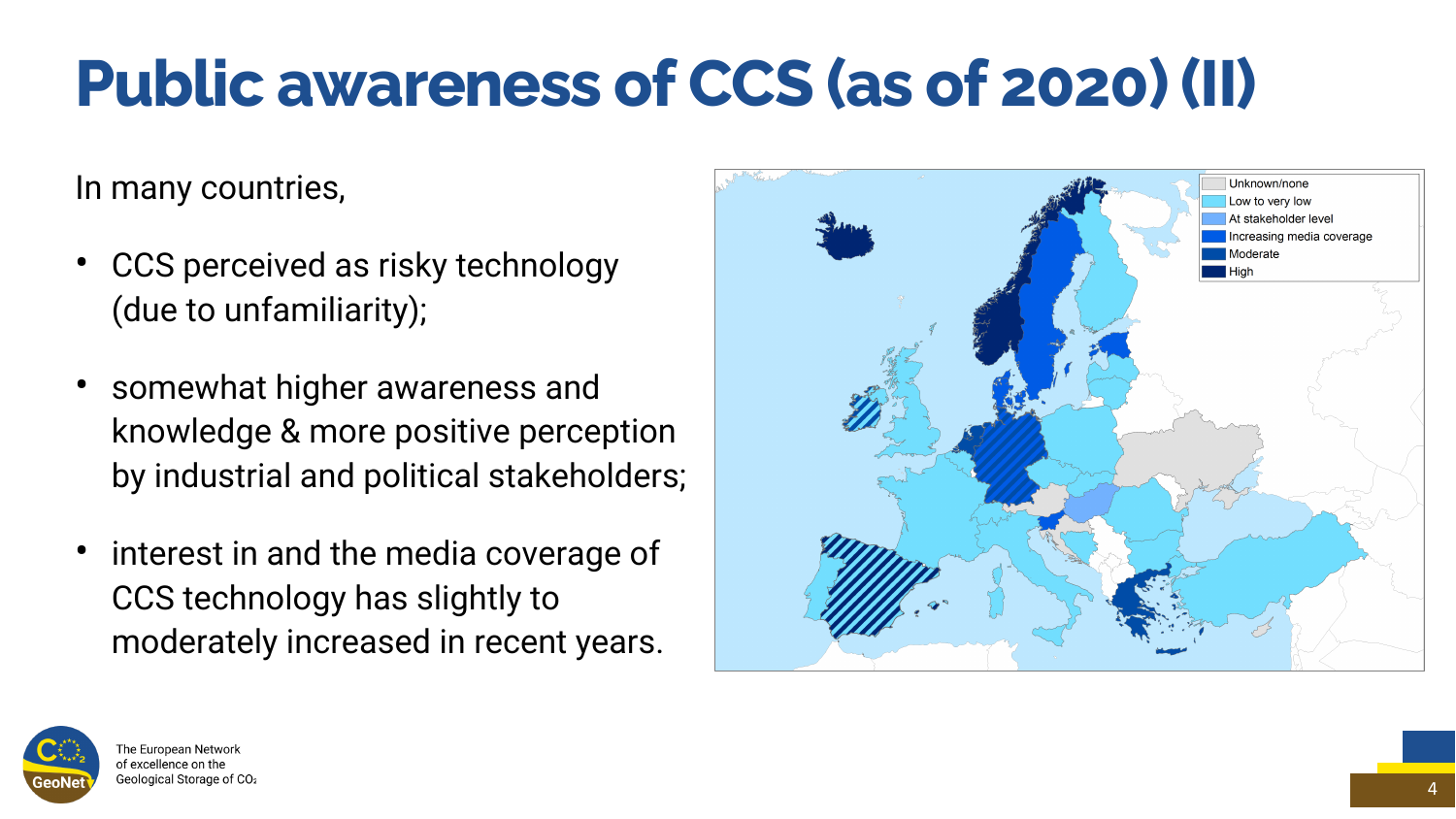- At various pilot sites, informing and engaging local public has been successful – e.g. Hontomín (Spain), Ketzin (Germany), Cork (Ireland) and Hellisheidi (Iceland);
- the better the knowledge about the CCS technology, the more the project (and CCS in general) was accepted by the local population.
- Characteristics of the relational context influenced perception: - open interactive format favoured acceptance;
	- more frontal approach/imposition of projects stimulated rejecting reactions.





**From Gastine et** 

# **Local public perception**

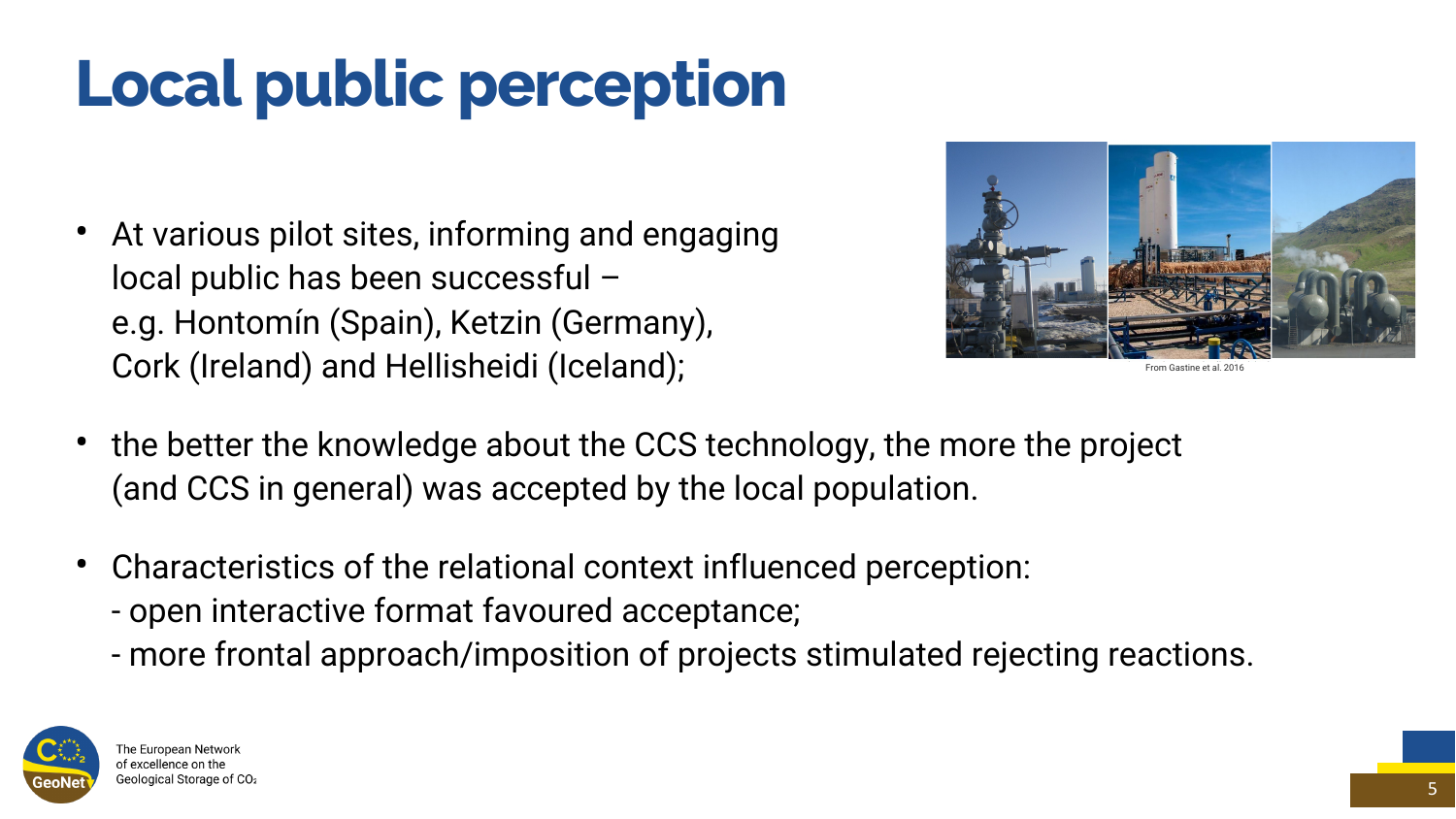relatively high public awareness and knowledge about CCS; broad political consensus in favour of CCS among main political parties and players;

Reasons include: i) offshore projects  $\boxed{\rightarrow}$  higher public acceptance; ii) Government investment in high-profile projects such as TCM and Longship/Northern Lights project.

Knowledge about and acceptance of "Carbfix technology" in general public very high due to numerous public information and engagement activities; rationales = "Carbfix technology" : i) is based on processes that also occur in nature, ii) involves rapid mineralisation that significantly reduces leakage risk, iii) has been developed at a geothermal plant, *i.e.* in renewable energy sector, iv) is perceived as an Icelandic brand within energy and utility sector.



The European Network of excellence on the Geological Storage of CO2

# **Striking exceptions: NO and IS**





TCM: Technology Centre Mongstad





















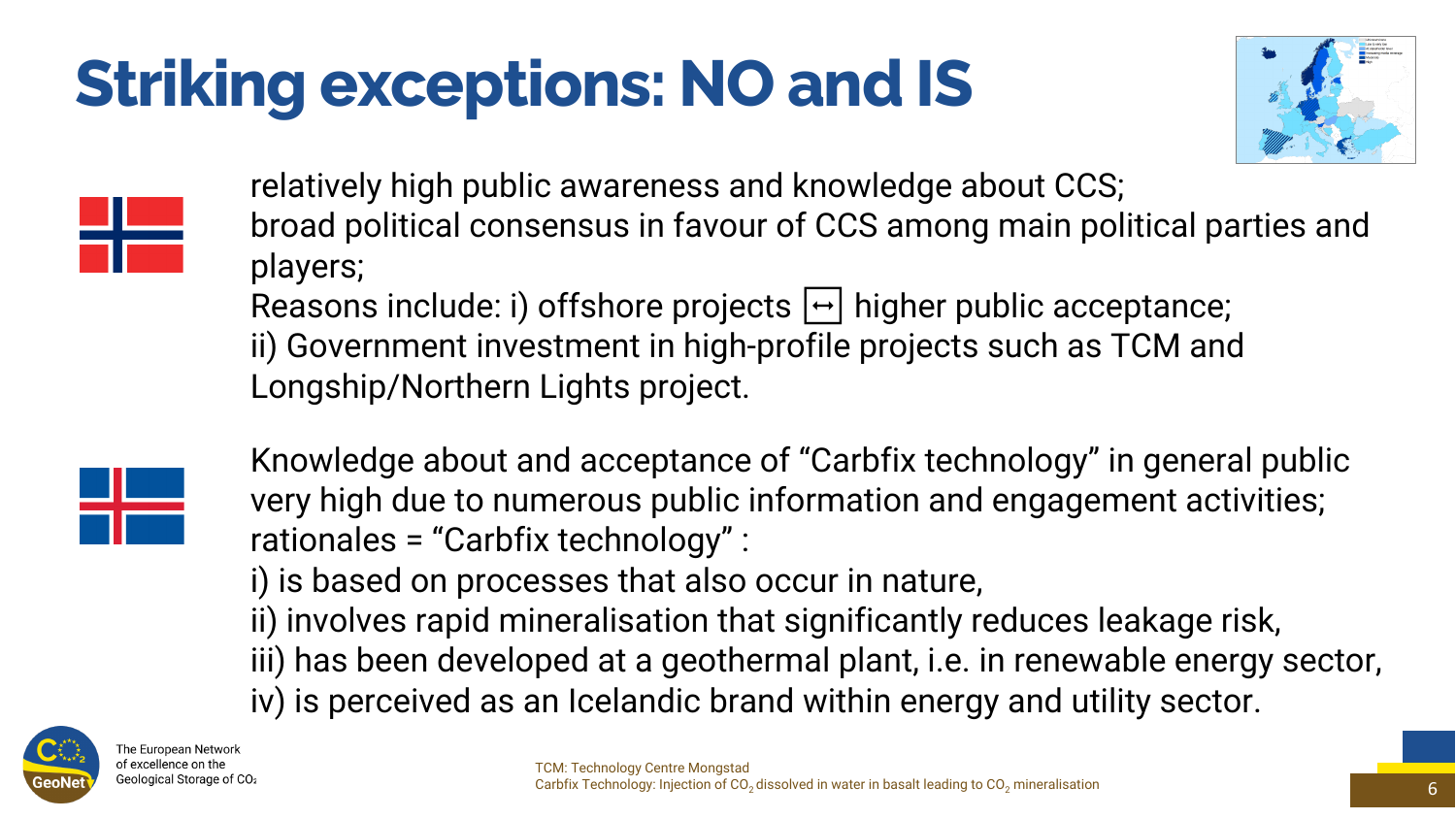- Public perception of  $CO<sub>2</sub>$  geological storage in many countries more positive if...
	- CCS is applied i) NOT for  $CO<sub>2</sub>$  emissions from fossil-fired power plants,
		- ii) for hard-to-abate process emissions from industry,
		- iii) to renewable energy sources, e.g. geothermal plants,
		- v) to achieve negative emissions (e.g. capture from bioenergy
			- plants (BECCS) or directly from the air (DACCS)).

• storage site is offshore (perceived as less risky than onshore storage).



#### **Perception of CCS and "variants"**

7



https://climeworks.com/news/climeworks-launches-orca

iv) to production of blue  $H_2$ ,



The European Network of excellence on the Geological Storage of CO2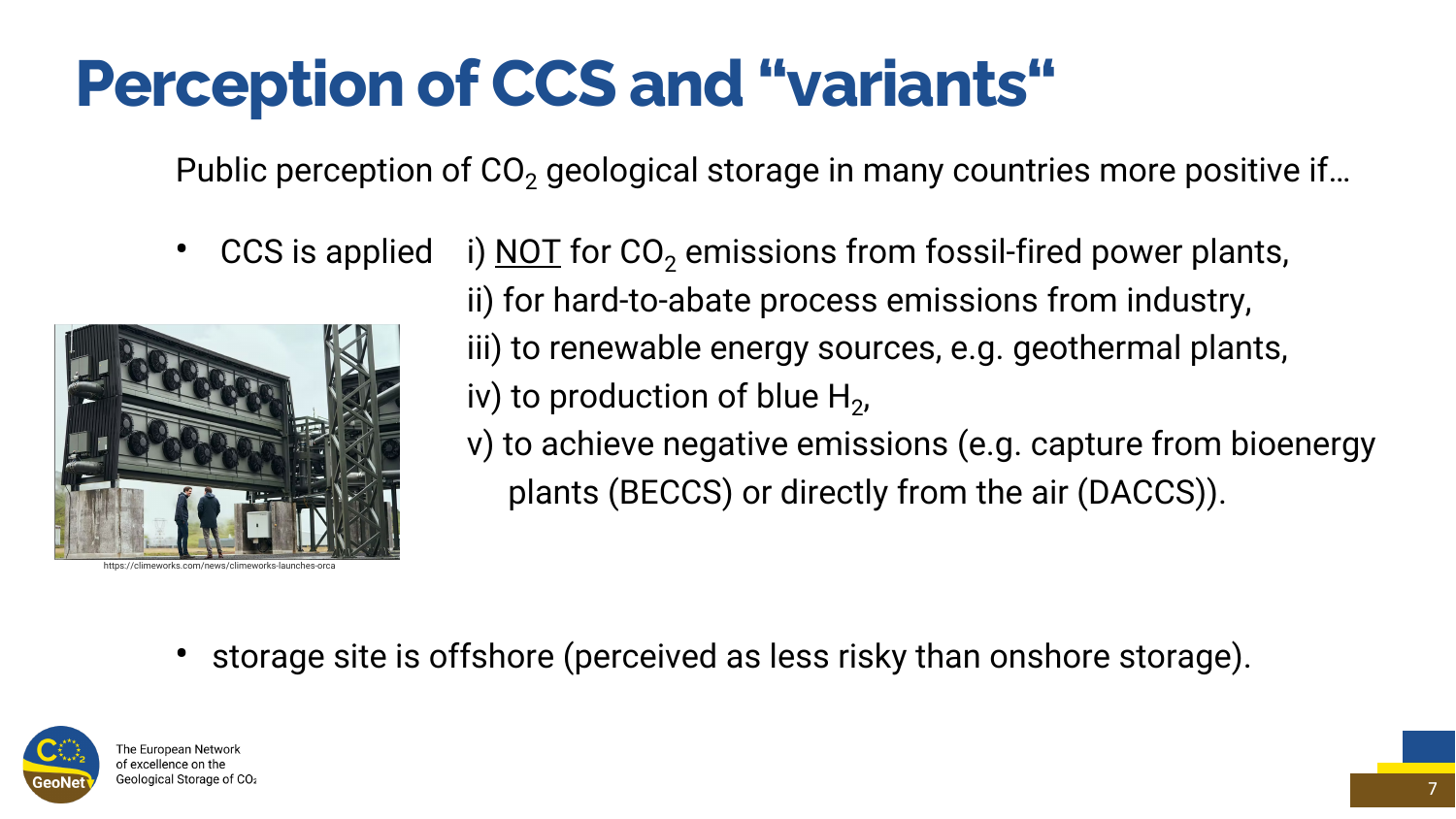In some countries, **CCU** receives more attention from public and politicians cf. CCS due to

- potential economic benefits of CCU,
- CCU seen as a value-creating technological option for  $CO<sub>2</sub>$  emission reduction,
- CCU seen as an essential building block for an envisaged circular economy,
- capturing/removing  $CO<sub>2</sub>$  being more straightforward to regulate,
- no suitable in-country geology for storage,
- $-$  CO<sub>2</sub> storage being prohibited by national legislation.

**CO<sub>2</sub>-EOR:** operating CO<sub>2</sub>-EOR projects in Croatia, Hungary and Turkey; technology to prolong oil production with questionable climate impacts?



different views on technology - good opportunity to kick-start broader CCUS activities or





# **CCU and CO2 -EOR**

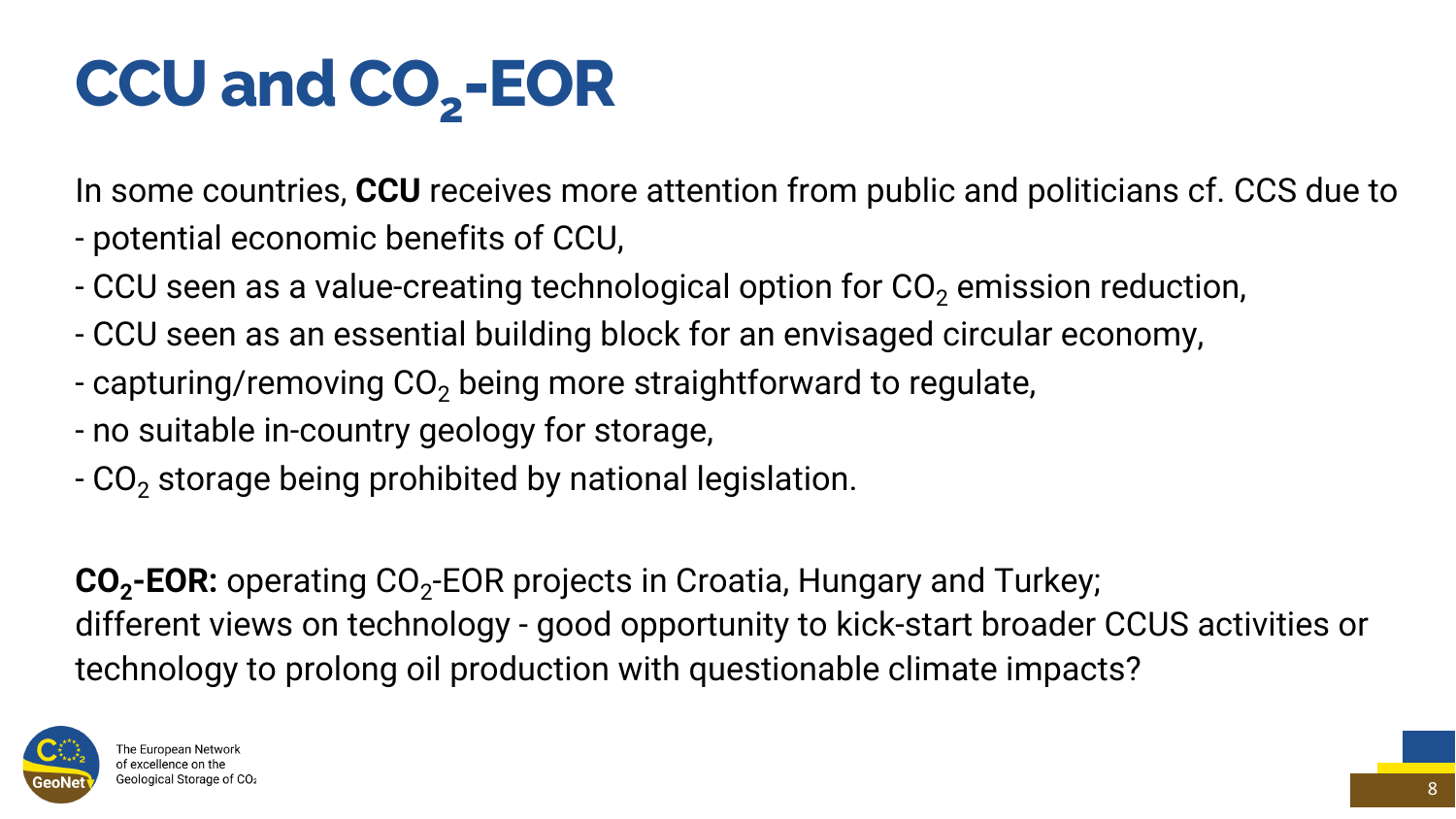- National  $CO<sub>2</sub>$  Clubs and Networks (ES, RO, IT, FR, NL, UK, NO see examples),
- national scientific or engineering academies, think tanks or governmental fora (e.g. ,DK, DE, IE, SE, NO)
- individual institutions such as geological surveys or specific research institutions,
- national representatives of regional networks such as BASRECCS or ENeRG,
- national representatives of emission-intensive industries







The European Network of excellence on the Geological Storage of CO2





#### **National advocates**